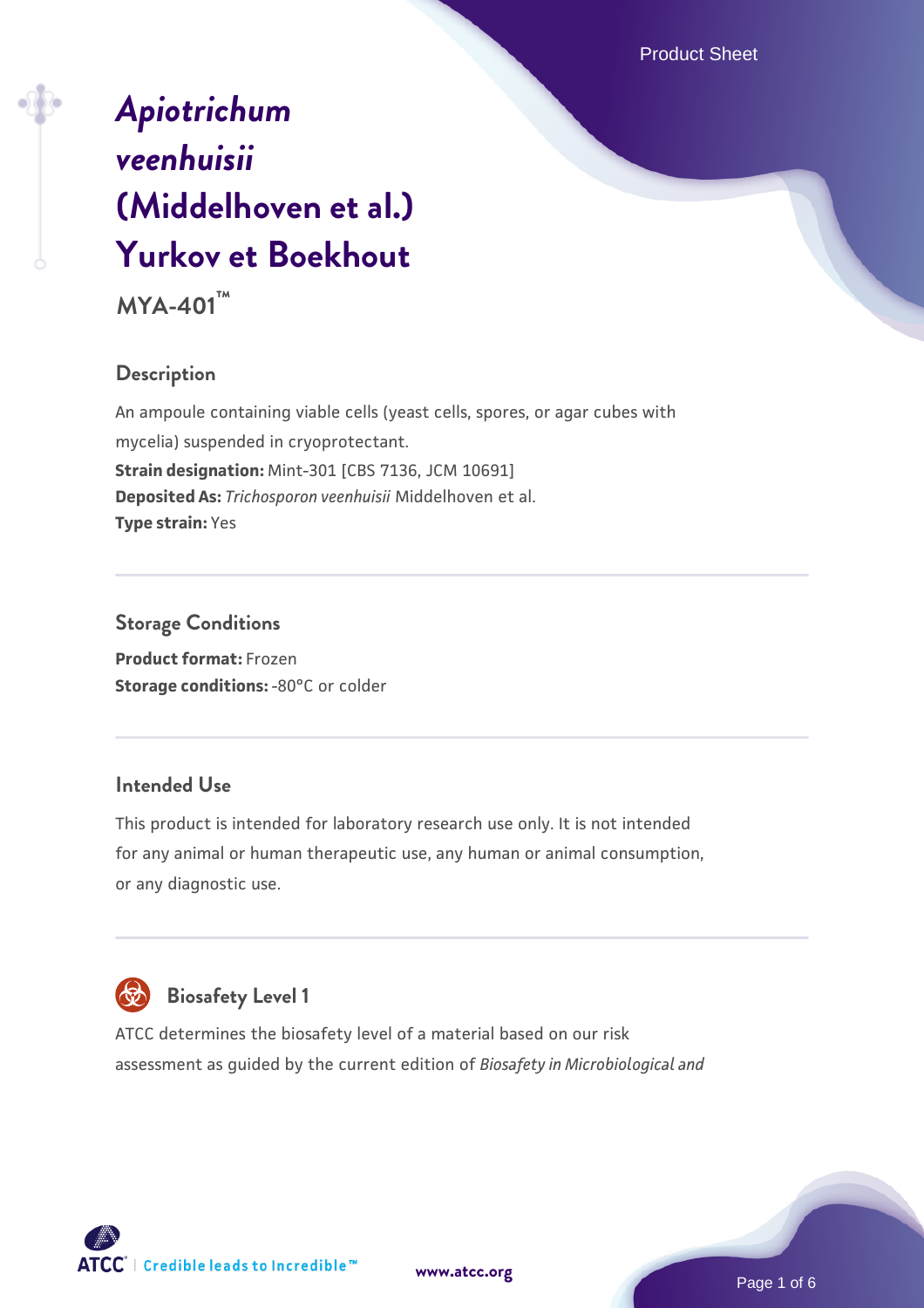#### **MYA-401**

*Biomedical Laboratories (BMBL)*, U.S. Department of Health and Human Services. It is your responsibility to understand the hazards associated with the material per your organization's policies and procedures as well as any other applicable regulations as enforced by your local or national agencies.

ATCC highly recommends that appropriate personal protective equipment is always used when handling vials. For cultures that require storage in liquid nitrogen, it is important to note that some vials may leak when submersed in liquid nitrogen and will slowly fill with liquid nitrogen. Upon thawing, the conversion of the liquid nitrogen back to its gas phase may result in the vial exploding or blowing off its cap with dangerous force creating flying debris. Unless necessary, ATCC recommends that these cultures be stored in the vapor phase of liquid nitrogen rather than submersed in liquid nitrogen.

## **Certificate of Analysis**

For batch-specific test results, refer to the applicable certificate of analysis that can be found at www.atcc.org.

## **Growth Conditions**

**Medium:**  [ATCC Medium 28: Emmons' modification of Sabouraud's agar/broth](https://www.atcc.org/-/media/product-assets/documents/microbial-media-formulations/2/8/atcc-medium-28.pdf?rev=0da0c58cc2a343eeae735016b70809bb) [ATCC Medium 200: YM agar or YM broth](https://www.atcc.org/-/media/product-assets/documents/microbial-media-formulations/2/0/0/atcc-medium-200.pdf?rev=ac40fd74dc13433a809367b0b9da30fc) [ATCC Medium 325: Malt extract agar \(Blakeslee's formula\)](https://www.atcc.org/-/media/product-assets/documents/microbial-media-formulations/3/2/5/atcc-medium-325.pdf?rev=146ec77015184a96912232dcb12386f9) **Temperature:** 24-26°C **Atmosphere:** Aerobic

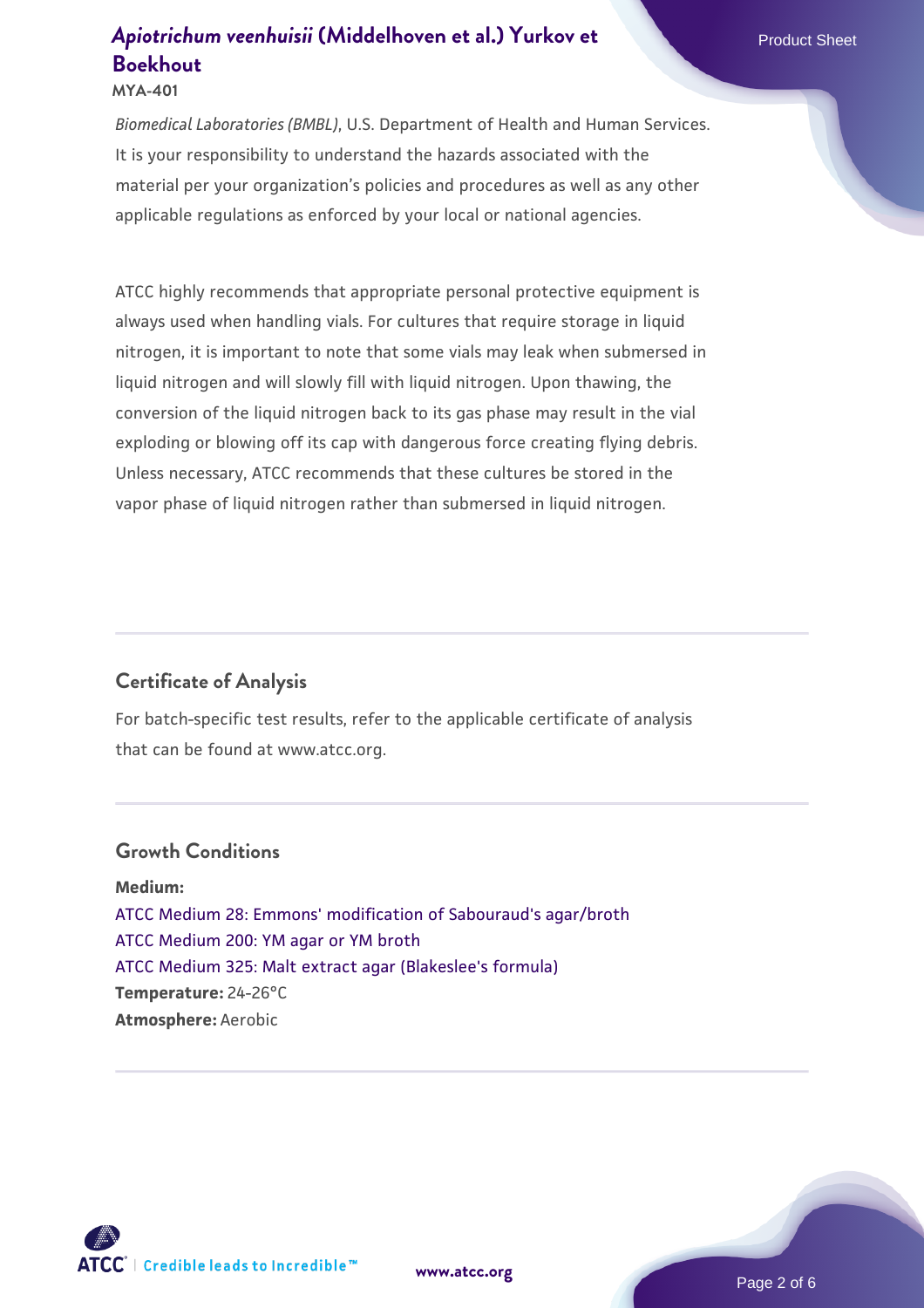**MYA-401**

## **Handling Procedures**

**Frozen ampoules** packed in dry ice should either be thawed immediately or stored in liquid nitrogen. If liquid nitrogen storage facilities are not available, frozen ampoules may be stored at or below -70°C for approximately one week. **Do not under any circumstance store frozen ampoules at refrigerator freezer temperatures (generally -20°C).** Storage of frozen material at this temperature will result in the death of the culture.

- 1. To thaw a frozen ampoule, place in a **25°C to 30°C** water bath, until just thawed (**approximately 5 minutes**). Immerse the ampoule just sufficient to cover the frozen material. Do not agitate the ampoule.
- 2. Immediately after thawing, wipe down ampoule with 70% ethanol and aseptically transfer at least 50 µL (or 2-3 agar cubes) of the content onto a plate or broth with medium recommended.
- Incubate the inoculum/strain at the temperature and conditions 3. recommended. Inspect for growth of the inoculum/strain regularly. The sign of viability is noticeable typically after 1-2 days of incubation. However, the time necessary for significant growth will vary from strain to strain.

## **Material Citation**

If use of this material results in a scientific publication, please cite the material in the following manner: *Apiotrichum veenhuisii* (Middelhoven et al.) Yurkov et Boekhout (ATCC MYA-401)

## **References**

References and other information relating to this material are available at www.atcc.org.

#### **Warranty**



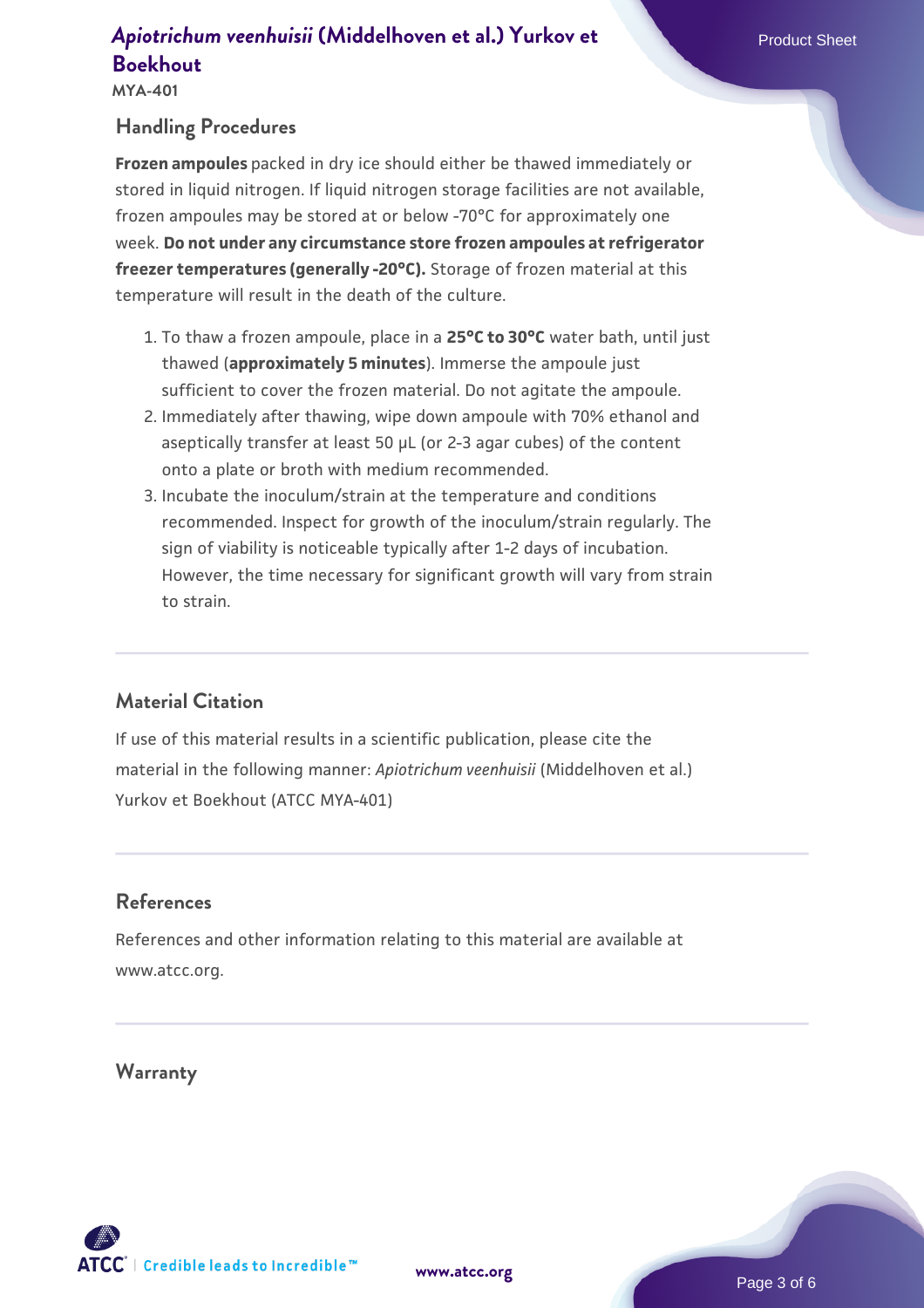#### **MYA-401**

The product is provided 'AS IS' and the viability of ATCC® products is warranted for 30 days from the date of shipment, provided that the customer has stored and handled the product according to the information included on the product information sheet, website, and Certificate of Analysis. For living cultures, ATCC lists the media formulation and reagents that have been found to be effective for the product. While other unspecified media and reagents may also produce satisfactory results, a change in the ATCC and/or depositor-recommended protocols may affect the recovery, growth, and/or function of the product. If an alternative medium formulation or reagent is used, the ATCC warranty for viability is no longer valid. Except as expressly set forth herein, no other warranties of any kind are provided, express or implied, including, but not limited to, any implied warranties of merchantability, fitness for a particular purpose, manufacture according to cGMP standards, typicality, safety, accuracy, and/or noninfringement.

## **Disclaimers**

This product is intended for laboratory research use only. It is not intended for any animal or human therapeutic use, any human or animal consumption, or any diagnostic use. Any proposed commercial use is prohibited without a license from ATCC.

While ATCC uses reasonable efforts to include accurate and up-to-date information on this product sheet, ATCC makes no warranties or representations as to its accuracy. Citations from scientific literature and patents are provided for informational purposes only. ATCC does not warrant that such information has been confirmed to be accurate or complete and the customer bears the sole responsibility of confirming the accuracy and completeness of any such information.

This product is sent on the condition that the customer is responsible for and assumes all risk and responsibility in connection with the receipt, handling, storage, disposal, and use of the ATCC product including without limitation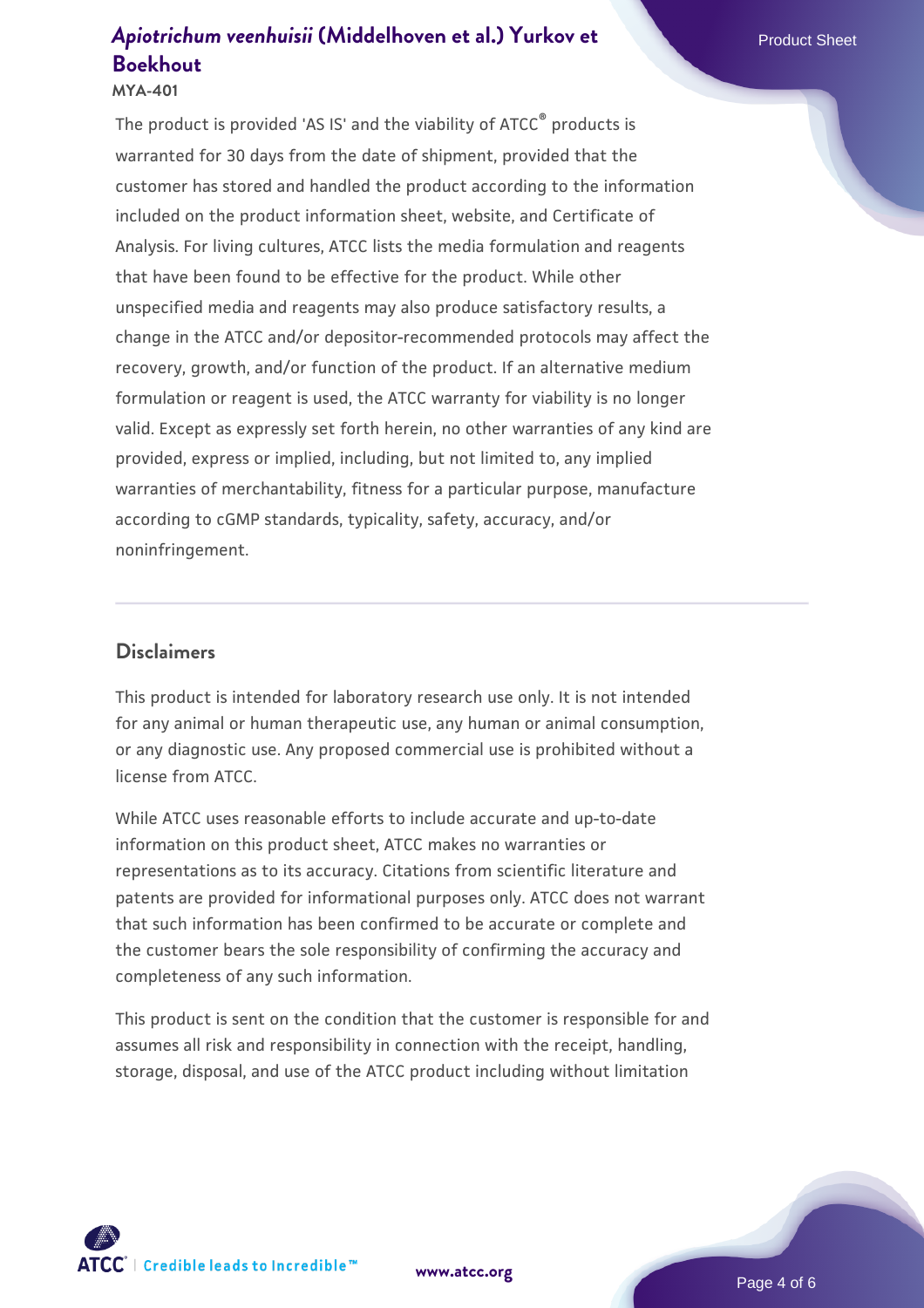**MYA-401**

taking all appropriate safety and handling precautions to minimize health or environmental risk. As a condition of receiving the material, the customer agrees that any activity undertaken with the ATCC product and any progeny or modifications will be conducted in compliance with all applicable laws, regulations, and guidelines. This product is provided 'AS IS' with no representations or warranties whatsoever except as expressly set forth herein and in no event shall ATCC, its parents, subsidiaries, directors, officers, agents, employees, assigns, successors, and affiliates be liable for indirect, special, incidental, or consequential damages of any kind in connection with or arising out of the customer's use of the product. While reasonable effort is made to ensure authenticity and reliability of materials on deposit, ATCC is not liable for damages arising from the misidentification or misrepresentation of such materials.

Please see the material transfer agreement (MTA) for further details regarding the use of this product. The MTA is available at www.atcc.org.

# **Copyright and Trademark Information**

© ATCC 2021. All rights reserved.

ATCC is a registered trademark of the American Type Culture Collection.

## **Revision**

This information on this document was last updated on 2021-05-20

## **Contact Information**

ATCC 10801 University Boulevard Manassas, VA 20110-2209 USA